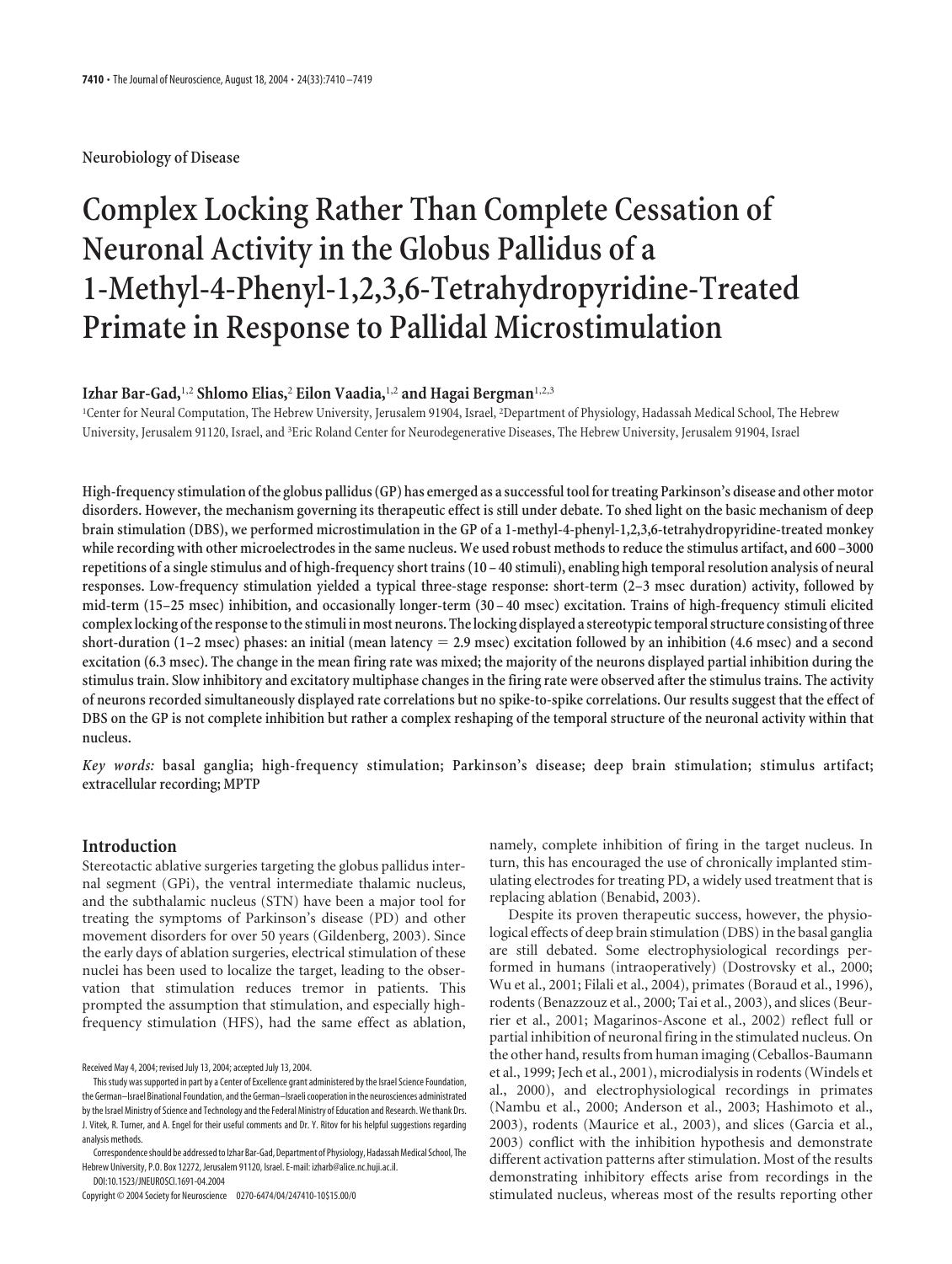(noninhibitory) effects were obtained from recordings from an area receiving input (either directly or indirectly) from the stimulated area. This fits the claim that the effects on the somas and the axons, and thus on cells in the stimulated nucleus and its targets, may be different (McIntyre et al., 2003).

The major methodological hurdle in studies of DBS mechanisms is the removal of the stimulus artifact (to enable fine temporal analysis of neuronal activity during the HFS period) while carrying out direct recording within the stimulated nucleus (to provide direct evidence of its activation or inhibition). Previous experiments in intact animals either have been recorded in a different nucleus from the stimulated nucleus, thus deducing the stimulus effect on the target nucleus indirectly, or have been limited by the artifact to observation of the activity after the HFS train or during a small portion of the time during the HFS, thus losing their ability to observe the temporal structure of the response. This research aims at overcoming the existing obstacles by minimizing the stimulus artifact at the hardware level and using an advanced stimulus artifact compensation algorithm and a large number of stimulus train repetitions. This enables the examination of the fine structure of neuronal firing patterns within the GP during its stimulation and provides insights into the mechanism underlying the therapeutic results of DBS.

#### **Materials and Methods**

A cynomolgus monkey (*Macaca fascicularis*; female; weight, 2.5 kg) was used in this study. The monkey was trained and engaged in a behavioral paradigm of a visual–motor delayed response task as part of a study of the normal GP before this study. After these experiments were completed, 1-methyl-4-phenyl-1,2,3,6-tetrahydropyridine (MPTP) injections were started (see below). The monkey's health was monitored by a veterinarian, and its fluid consumption, diet, and weight were followed daily. All procedures were in accordance with the *National Institutes of Health Guide for the Care and Use of Laboratory Animals* and The Hebrew University guidelines for the use and care of laboratory animals in research and were approved and supervised by the Institutional Animal Care and Use Committee.

*Surgery and induction of parkinsonism.* After training, a 27-mm-square plastic recording chamber was attached to the skull to allow access to the GP. The recording chamber was positioned vertically, with its center targeted at the stereotaxic coordinates A13, L02 (Martin and Bowden, 2000) of the right hemisphere. The chamber coordinates were adjusted according to magnetic resonance imaging (4.7 tesla animal system; fastspin echo sequence; effective echo time, 80 msec; repetition time, 2.5 sec; 17 coronal slices 2 mm wide; Biospec; Bruker, Billerica, MA). All surgical procedures were performed under general anesthesia [induced by intramuscular ketamine hydrochloride (15 mg/kg) and Domitor (0.1 mg/kg) and maintained by isoflurane and  $N<sub>2</sub>O$  ventilation] and aseptic conditions. After a period of recording in the normal state, parkinsonism was induced by four intramuscular injections of 0.4 mg/kg MPTP neurotoxin (Sigma, Rehovot, Israel). The MPTP injections were given under light intramuscular ketamine hydrochloride (10 mg/kg) anesthesia and over a period of 4 d. The monkey developed severe parkinsonism 3 d after initiation of MPTP treatment, and recordings were resumed 5 d after the last injection. The monkey's parkinsonian state was assessed daily using the Kurlan scale (Kurlan et al., 1991) and was stable throughout the recording period.

*Recording and stimulation.* During recording sessions, the monkey's head was immobilized, and four glass-coated tungsten microelectrodes (impedance, 0.3–0.8 M $\Omega$  at 1 kHz) confined within a cylindrical guide (1.36/1.65 mm inner/outer diameter) were advanced separately [EPS (Electrode Positioning System) 1.31; Alpha–Omega Engineering, Nazareth, Israel] into the GP. The vertical location of each electrode was set independently to optimize the recording of single units, and the range of vertical distances was  $0-2000 \mu m$ . The horizontal distance between the different electrodes was 500–1000  $\mu$ m, defined by the spatial arrangement of the electrodes within the guide. In addition, the electrodes may not follow a straight trajectory during their extension from the guide to the deep brain structure; this can lead to a maximal horizontal dispersion of the tips of up to 1500  $\mu$ m and to smaller changes in the vertical distance (tested in agar). The electrode signal was amplified with a gain of 5000 and bandpass filtered with a 1–6000 Hz four-pole Butterworth filter [MCP (Multi Channel Processor)-Plus 2.0, Alpha–Omega Engineering]. The signal was continuously sampled at 24 kHz with 12-bit resolution (Alphamap 5.5, Alpha–Omega Engineering). Thus, the analog-to-digital (A/D) range of  $\pm 5$  V enables an  $\sim 0.5$   $\mu$ V recording amplitude resolution.

Stimulation was performed through the microelectrodes using an optically coupled isolator and linear current-source stimulator (Alpha– Omega Engineering) connected through a separate head-stage amplifier (to reduce stimulus artifacts). The stimulation was monopolar, and the reference was the general ground (established by connecting all cranial metal connections), which was common to all electrodes. The current amplitude and waveform were verified by the voltage drop over 1 k $\Omega$ resistance in series with the electrode. Stimulation current amplitude was 40  $\mu$ A, and it consisted of either monophasic (a 200  $\mu$ sec negative pulse) or biphasic (a 200  $\mu$ sec positive pulse followed immediately by a 200  $\mu$ sec negative pulse) stimuli. HFS was performed with 7 msec intervals between the end of one stimulus and the initiation of the next one, leading to a stimulation frequency of either 138.9 Hz (7.2 msec interval) for monophasic stimulation or 135.1 Hz (7.4 msec interval) for biphasic stimulation. All electrodes used in our study were of the same type and could be used for either stimulation or recording. During each session, a single electrode was used for stimulation, whereas the others (one to three electrodes) were used for recording. The electrode used for stimulation within a certain session was not used for recording during the same session. However, the same electrode could serve for stimulation during one session and for recording during the next session. Stimulation and recordings were performed only through electrodes that were identified to be in the GP according to the characteristic profile of the extracellular action potential and the firing rate and pattern of neurons recorded by the electrode before stimulus initiation. No distinction was made between neurons of the external and internal segments of the GP, mainly because of the vertical trajectory, which did not allow reliable differentiation (Schiff et al., 2002).

In this study we used microstimulation using a 40  $\mu$ A stimulus, which leads to an activation range of  $\sim$  400  $\mu$ m (Ranck, 1975). This yields a maximal activated volume of 0.27 mm<sup>3</sup>, which is <1% of the volume of the primate globus pallidus external segment (GPe; 132 mm<sup>3</sup>) and the GPi (63 mm<sup>3</sup>) (J. Yelnik, personal communication). On the other hand, DBS is typically applied through a macroelectrode for which the typical resistance is  $\sim$ 1 k $\Omega$  [Medtronic (Minneapolis, MN) specifications for DBS leads 3387 and 3389]. Therefore, a typical voltage of 3 V leads to a current of  $\sim$ 3 mA and an activation range of  $\sim$ 3 mm (Ranck, 1975; Ashby et al., 1998). This leads to a maximal activated volume of 113 mm<sup>3</sup>, which makes up  $>$ 10% of the human GPe (808 mm<sup>3</sup>) and GPi (478 mm<sup>3</sup>) (Yelnik, 2002).

*Stimulus artifact removal and spike sorting.* The stimulus produced prominent artifacts in the recordings, including short-term saturations of the recording electrodes. Thus, special care was required to enable extraction of the spikes of single units from the recorded signal [for examples of other artifact removal methods, see Wichmann (2000) and Hashimoto et al. (2002)]. First, at the hardware level, we used broad-pass (1–6000 Hz) filters and high-speed (24 kHz) A/D conversion. This type of recording enables a minimization of the stimulus artifact and a reduction in the digital sampling error, leading to more precise spike identification. The software-based retrieval of the spikes involved a multistage analysis process. Initially, the train repetitions (600–3000) are aligned so that different stimuli are grouped according to their place within the trains; i.e., 1 through 10 or 40 depending on the train length (Fig. 1*a*). Subsequently, the stimulus artifact pattern is calculated for each group, yielding a total of 10 or 40 patterns (Fig. 1*b*). This approach was chosen because in many cases the shape of the stimulus artifact was dependent on the train history. At this stage, the patterns are examined to check for effects of locked neuronal responses, which might change the pattern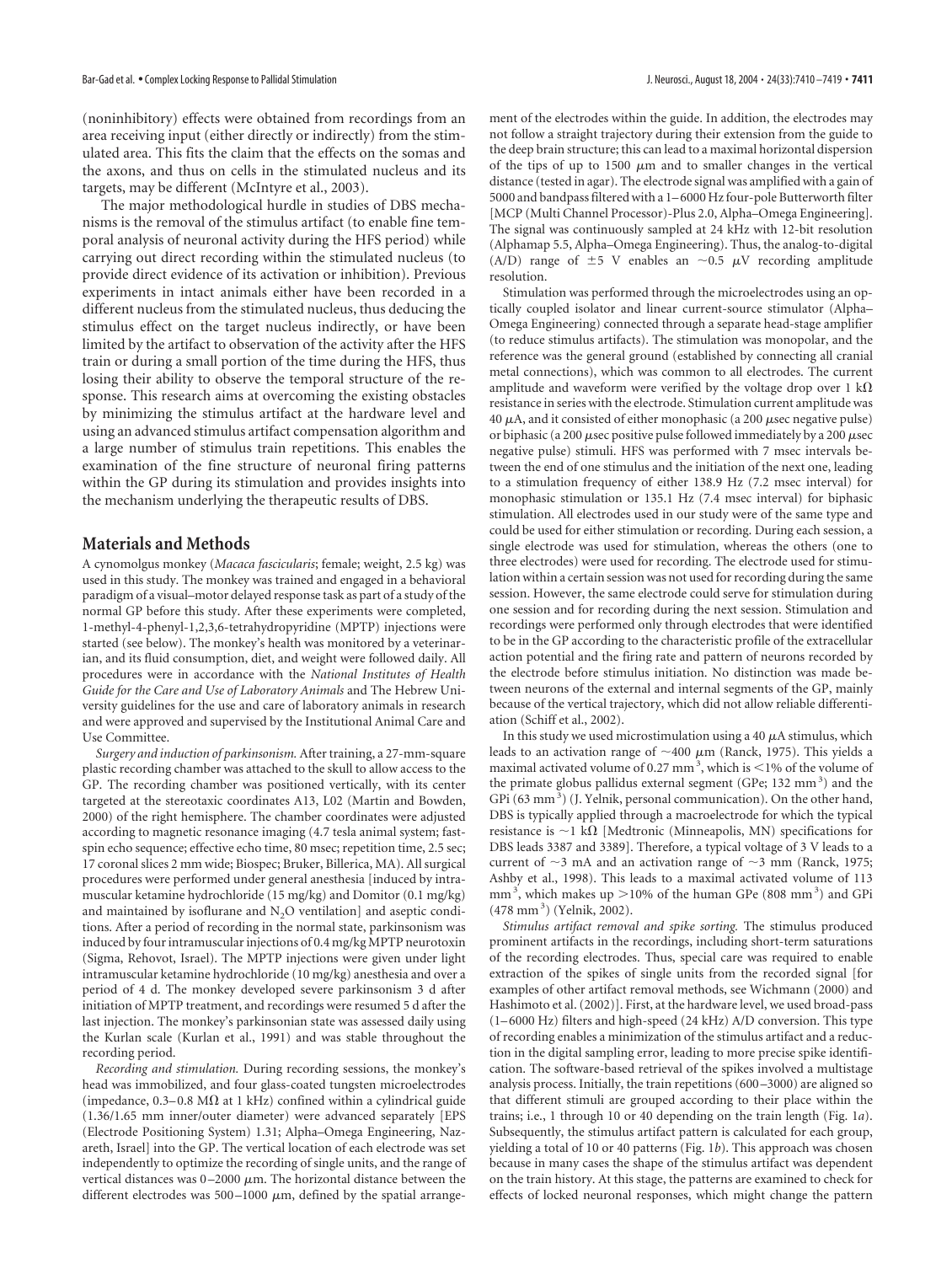derived from the stimulus artifact (Fig. 1*b*, short arrow). If such an effect is found, it is removed from the artifact pattern by extrapolating its borders. The artifact pattern is then removed from the original signal using the procedure detailed below (Fig. 1*c*). It is crucial to remove the artifact before additional filtering is performed, because any filtering without removal of the artifact increases the duration of the artifact. Finally, the signal is high-pass filtered at 300 Hz (Fig. 1*d*).

Removal of the artifact pattern is not merely a subtraction of the pattern from the signal. Rather, the artifact pattern is first broken down along the borders of the recording "dead time." The dead time is the period in which identification of spiking activity is impossible because of saturation of the amplifier or the A/D system. Delineation of the dead time period was obtained by identification of altered levels of the signal recording variation (Fig. 2*a*). The recording variation (or in this case, the SD) is 0 during the saturation periods, then rises to high values during periods in which the derivative of the signal is very high (usually because of A/D sampling jitter), and finally retains an almost constant value until the next stimulus artifact (Fig. 2*b*). In cases of highly precise locking of the spiking activity to the stimulus, the variance may deviate to higher or lower values depending on the firing probability (Fig. 2*a*,*b*, arrow). In the areas surrounding the dead time, the artifact pattern was subtracted from the signal. Then the dead time was removed and replaced by a linear fit connecting the signal before and after the period, while correcting the DC levels to achieve a smooth transition (by adding or removing a scalar). The dead time varies even between stimuli in the same train; however, the differences are typically negligible. In our data, the dead time calculated for a stimulus in the

middle of the train (stimulus 5 was chosen for simplicity in trains of both 10 and 40 stimuli) was  $1.09 \pm 0.09$  msec (mean  $\pm$  SEM) (Fig. 2*c*). Spikes could be identified immediately after the dead time period. The processed signal was then sorted using an off-line spike-sorting procedure (Alphasort 4.0.23; Alpha–Omega Engineering) based on principal component analysis of the spike patterns (Abeles and Goldstein, 1977). The sorting was verified by the existence of a refractory period in the interspike interval histogram and by the stability of the firing rate of the cells for at least 120 sec before and after the stimulation period. All calculations of firing rates after the stimulation were normalized to compensate for the dead time. This was done by multiplication of the calculated firing rate by the ratio of the original time window to the functional time window (original time window minus the dead time).

## **Results**

## **Neural activity during low-frequency stimulus**

Low-frequency (2 and 10 Hz) stimulation was applied to the GP for 5 min, yielding a total of 600–3000 repetitions. A total of 30 neurons were recorded (13 neurons during 2 Hz stimulation and 17 neurons during 10 Hz stimulation) in the GP. Most of the neurons that we recorded responded to the microstimulation despite the small stimulated volume and despite being outside the volume of direct excitation (electrode distance  $>500 \mu m$ ). Response to the low-frequency stimulation consisted of three typical phases (Fig.  $3a-c$ ): (1) an initial short-term response, beginning 3–5 msec after the stimulation and lasting 2–3 msec, (2) a mid-term inhibitory response, beginning 5–10 msec after the



**Figure 1.** Stimulus artifact removal process. A sample recording is shown during a train of HFS. The traces are shown throughout the removal process and a magnified view is provided for the times after the first (left) and seventh (right) stimuli.*a*, Original recorded signal. The 50 Hz artifacts are clearly seen because of the broadband (1– 6000 Hz) filter setting. The sequence indicates the number of the neuron with spikes that formed the basis of the figure.*b*, Mean shapes of the stimulus artifacts were averaged over 600 trains. The short arrow points to the part of the pattern that derives from the locking of the neural response to the stimulus. *c, d*, The same signal is shown after the artifact pattern removal, before (*c*) and after (*d*) digital high-pass (300 Hz) filtering. The dotted lines identify the recording dead time (stimulation parameters: biphasic stimulation; each phase, 0.2 msec/40  $\mu$ A; 600 trains of 140 Hz; 10 stimuli per train; 500 msec between trains).

stimulus and lasting 15–25 msec, and (3) a long-term excitatory response, beginning 20–30 msec after the stimulus and lasting 30–40 msec. Most of the neurons responded to the stimulus with at least one of the phases (17 of 30; 57%). Of the responding cells, most of the responses consisted of either all three phases (5 of 17; 29%) or just the first two phases (10 of 17; 59%). Responses consisting of only a short-term response or only mid-term inhibition were observed only once each (Fig. 3*d*). The initial shortterm response appeared to arise after a short delay from the stimulation and not immediately after the dead time. Thus, the initial firing marks a distinct part of the response and does not seem to be merely a residual of the firing before the stimulus. The firing rate at the peak of the short-term response was in most cases around the baseline level of discharge rate (10 of 16; 62.5%), but in some cases was significantly above (4 of 16; 25%) or below (2 of 16; 12.5%) baseline value. Responses to 2 and 10 Hz were not different in the fraction of neurons with no response, short-term response, or mid-term inhibition. However, long-term excitation appeared in only 14% (1 of 7 responding neurons) of the neurons during 2 Hz stimulation but was found in 40% (4 of 10 responding neurons) of the neurons during 10 Hz stimulation.

#### **Neural activity during trains of high-frequency stimuli**

HFS was applied to the GP using sequences of 600–1000 trains separated by 500 msec; each train contained 10 ( $n = 7$  neurons) or 40 ( $n = 10$  neurons) stimuli. The response of pallidal neurons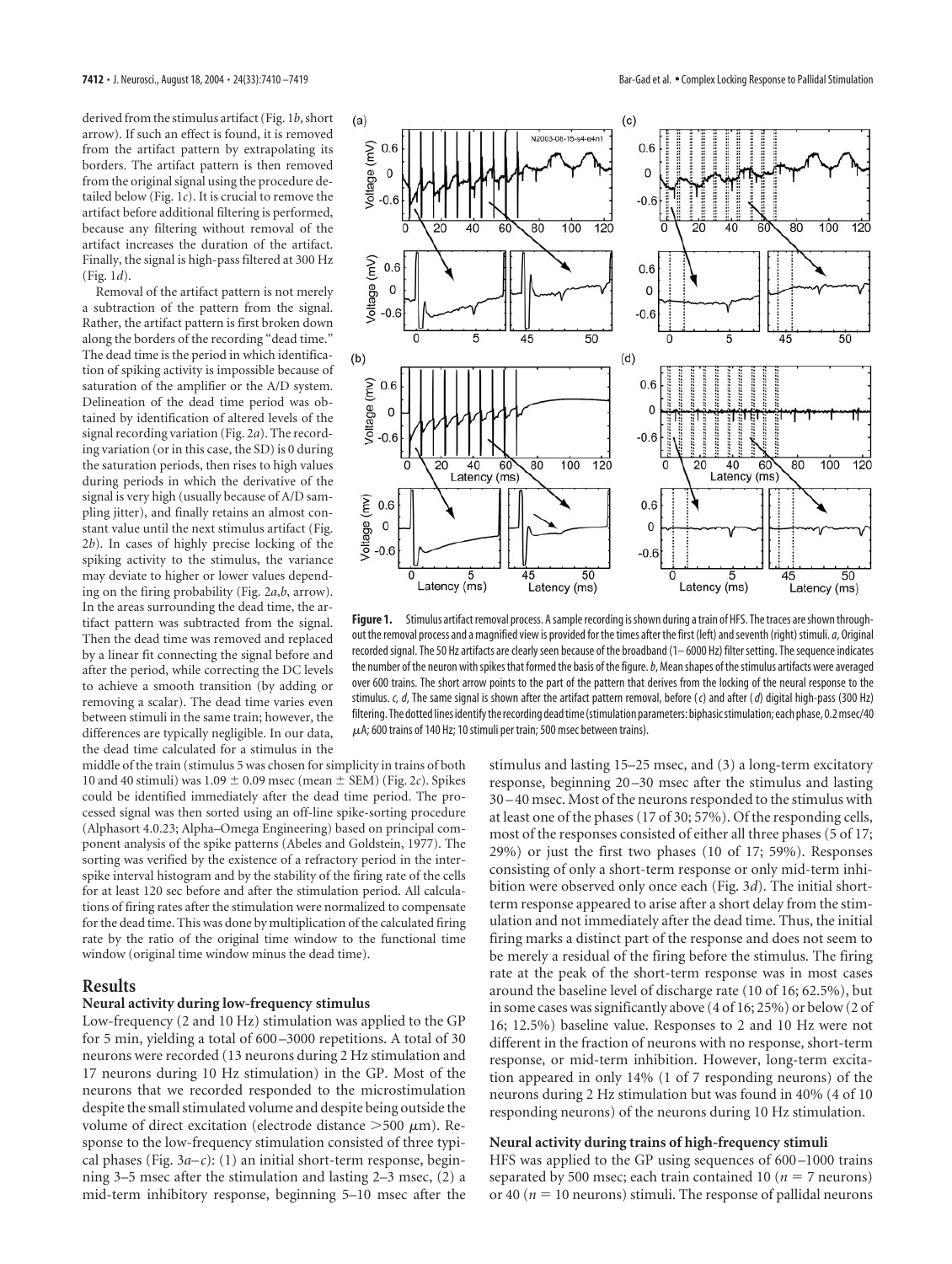

**Figure 2.** Stimulation artifact dead time.*a*, The mean shape of the stimulus artifact (same neuron as in Fig. 1; solid line) surrounded by a single SD offset (dotted line) for the time after the first (left) and seventh (right) stimuli. The arrow points to the part of the pattern that is derived from the locking of the neuronal response to the stimulus. *b*, The SD is shown for the same neuron and time (solid line). The dead time boundaries are marked by dotted lines. *c*, The distribution of the dead times of 17 pallidal neurons after a central (fifth) stimulus within trains of HFS; the mean length of the dead time is marked as a dotted line.

to the stimuli varied in terms of both the response to the first stimuli within the train and the changes in the response to the subsequent stimuli within the same train (Fig. 4). The neuronal responses in the early and late trains within the sequence were not significantly different. Thus, all train repetitions could be summed. In addition, no qualitative differences were observed between short (10 stimuli per train) and long (40 stimuli per train) trains; hence, their results were pooled. The response of the neurons varied over the train, with increasing (Fig. 4*a*,*c*,*e*) and decreasing (Fig. 4*b*,*d*,*f*) responses. The firing rate before the stimuli was 52.9  $\pm$  21.8 (mean  $\pm$  SD) and decreased immediately after the first stimulus in the train to  $31.9 \pm 20.1$  (mean  $\pm$  SD). The ratio of the firing rate after the first stimulus to the firing rate before the stimulation onset was 63% (or 56% after removal of a single neuron that was excited) (Fig. 5*a*). After the ninth stimu-



**Figure 3.** Activity during low-frequency stimulation. Response of a single pallidal neuron is shown as the following. *a*, An overlay of 50 signal traces (stimulus 400->449) after stimulus artifact removal and filtering. The dead time boundaries are marked by dotted lines. The sequence indicates the number of the neuron with spikes that formed the basis of the figure.*b*, A raster plot of all repetitions ( $n=600$ ).  $c$ , A PSTH showing a response consisting of three phases: *i*, short-term response, *ii*, mid-term inhibition, and*iii*, long-term excitation (stimulation parameters: biphasic stimulation; each phase, 0.2 msec/40  $\mu$ A; 600 repetitions; 10 Hz). Both the raster and PSTH are in 0.5 msec resolution and aligned to the stimulus. *d*, Distribution of pallidal responses to low-frequency stimulation.

lus, the firing rate was  $43.8 \pm 54.1$  (mean  $\pm$  SD). However, this consisted of two very different populations: 11 of 17 (76%) of the neurons were inhibited, with a firing rate of 20.8  $\pm$  14.1 (mean  $\pm$ SD), and 4 of 17 (24%) of the neurons were excited, with a firing rate of 118.5  $\pm$  71.3 (mean  $\pm$  SD). The ratio of the firing rate after the ninth stimulus to the firing rate before stimulus onset was 85% (or 60% after removal of a single outlier) (Fig. 5*b*). Most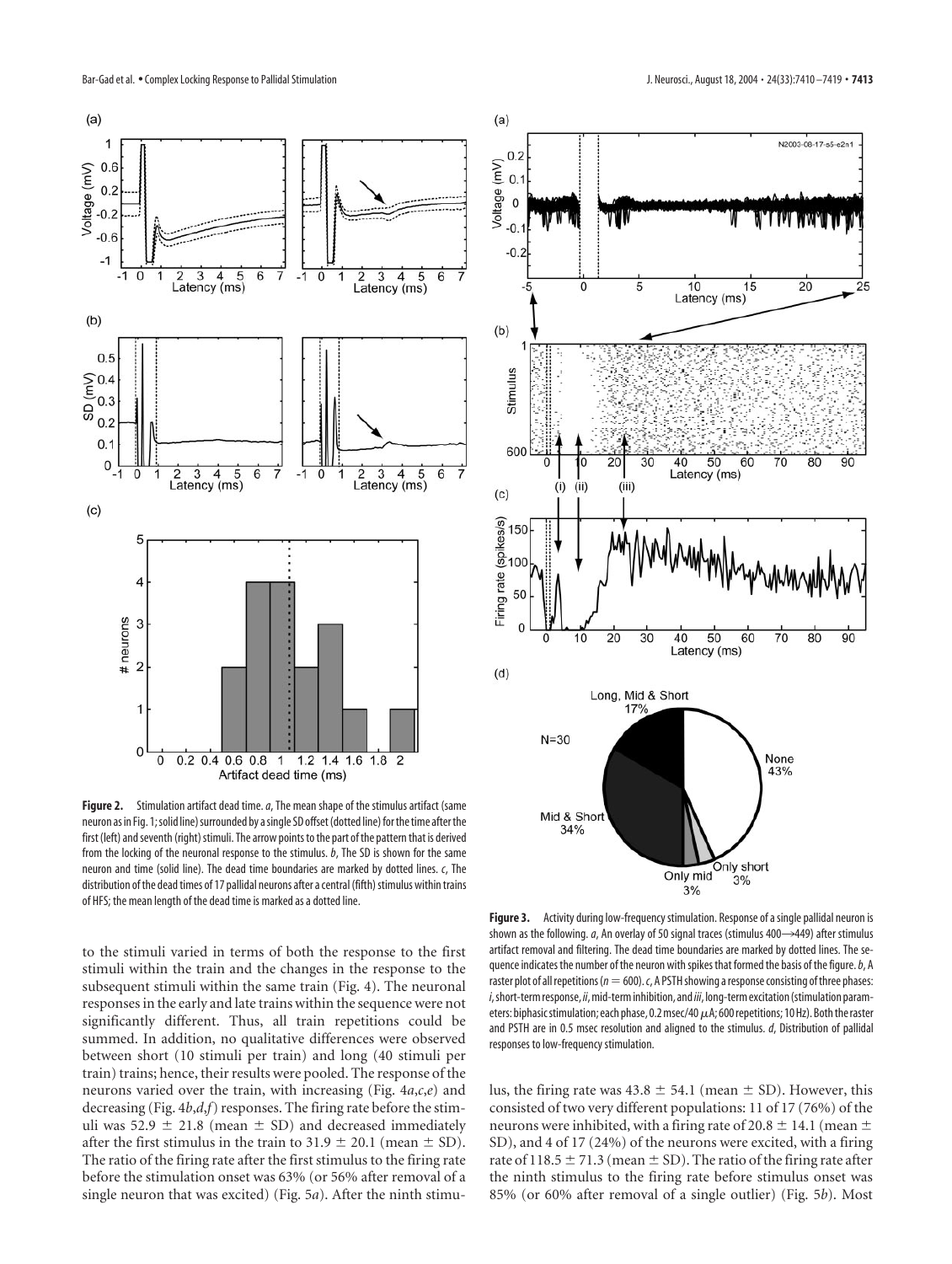neurons decreased their firing rate during the stimulus train (Fig. 5*c*). However, all of the neurons that were excited by the end of the train were not initially excited. The firing rate after the stimuli was calculated to compensate for the dead time period. Thus, the mean rate was calculated for the duration excluding the dead time. Moreover, in many cases, the mean firing rate after the stimulus was lower than the mean rate before the stimulus, although the stimulus led to a response with a peak rate that was significantly higher than the mean rate.

The typical response of a pallidal neuron after the stimulus displayed locked activity. Accumulating the response over the large number of train repetitions showed a multiphase change in the firing rate (Fig. 6*a*), which was truncated by the next stimulus in the train. The complete response could be obtained by averaging the repetitions of the last stimulus within the trains (Fig. 6*b*). Overall, the majority (12 of 17) of the neurons displayed locked activity, whereas the rest either did not display locked activity (3 of 17) or were almost completely inhibited (2 of 12), precluding analysis of the locking (Fig. 6*c*). All of the neurons that displayed locked activity followed a stereotypic response structure consisting of three phases: initial excitation (mean latency of maximal peak  $SD = 2.93 \pm 0.60$  msec) followed by an inhibition (mean latency of minimal trough  $\pm$  SD = 4.65  $\pm$  0.69 msec) and a final excitation (mean latency of maximal peak  $\pm$  SD = 6.33  $\pm$  0.47 msec) (Fig. 6*d*). The locking was partial, in that the neurons did not always respond with locked spikes during the time of the first and second excitation periods; rather, there were many trials in which a spike occurred during only one of the excitation periods and other trials in which no spikes occurred at all. Although most of the locked-response neurons (10 of 12) displayed little or no activity after the dead time and before the initial excitation, a few (2 of 12) neurons displayed an additional short excitation immediately after the dead time  $(1$  msec after the stimulus).



**Figure 4.** Activity during high-frequency stimulus train. The intratrain responses of two pallidal neurons to HFS: a time-locked excitatory response (*a, c, e*) within the train (same neuron as in Fig. 1) and an inhibited response (*b, d, f*) within the train (monophasic stimulation; 0.2 msec/40  $\mu$ A; 600 trains of 140 Hz; 40 stimuli per train; 500 msec intertrain interval). *a*, *b*, Raw trace of a single stimulus train. The sequence indicates the number of the neuron with spikes that formed the basis of the figure. *c, d*, Raster display of the firing of multiple train repetitions.*e, f*, PSTH of the response. All figures are aligned to the first stimulus within the train.



**Figure 5.** Changes in firing rate during high-frequency stimulus train. Distribution of the normalized firing rate after the first  $(a)$  and ninth  $(b)$  stimulus within the train (normalized rate  $=$  mean firing rate within the period after the dead time/mean rate before the trains). The mean rate is shown as a dotted line, and the mean rate after removal of the outlier is shown as a dashed line. *c*, The ratio of the normalized rates after the first and ninth stimuli; the diagonal marks a ratio of 1.

The inhibition separating the peaks was almost complete relative to the two peaks

of the locked excitation. The ratio of the firing rate during the inhibition was  $0.08 \pm 0.13$  to the maximal firing rate during the first peak (Fig. 7*a*) and 0.13  $\pm$  0.19 to the maximal firing rate during the second peak. The second peak was smaller in its maximal amplitude than the first peak in all cases except one. The ratio of the maximal firing rate during the second peak to the maximal firing rate during the first peak was  $0.54 \pm 0.33$  (or  $0.46 \pm 0.15$  after removal of one outlier) (Fig. 7*b*). On the other hand, the second peak was typically wider (1.32  $\pm$  0.28 msec)

than the first peak (0.99  $\pm$  0.24 msec) (Fig. 7*c*), although the second peak was truncated because of the next stimulus and therefore underestimated.

## **Neural activity after trains of high-frequency stimuli**

In addition to the drastic change in firing rates and patterns during the stimulus trains, a second major effect was observed during the interval between stimulus trains ( $t = 500$  msec). Most of the recorded neurons (15 of 17; 88%) responded with changes in the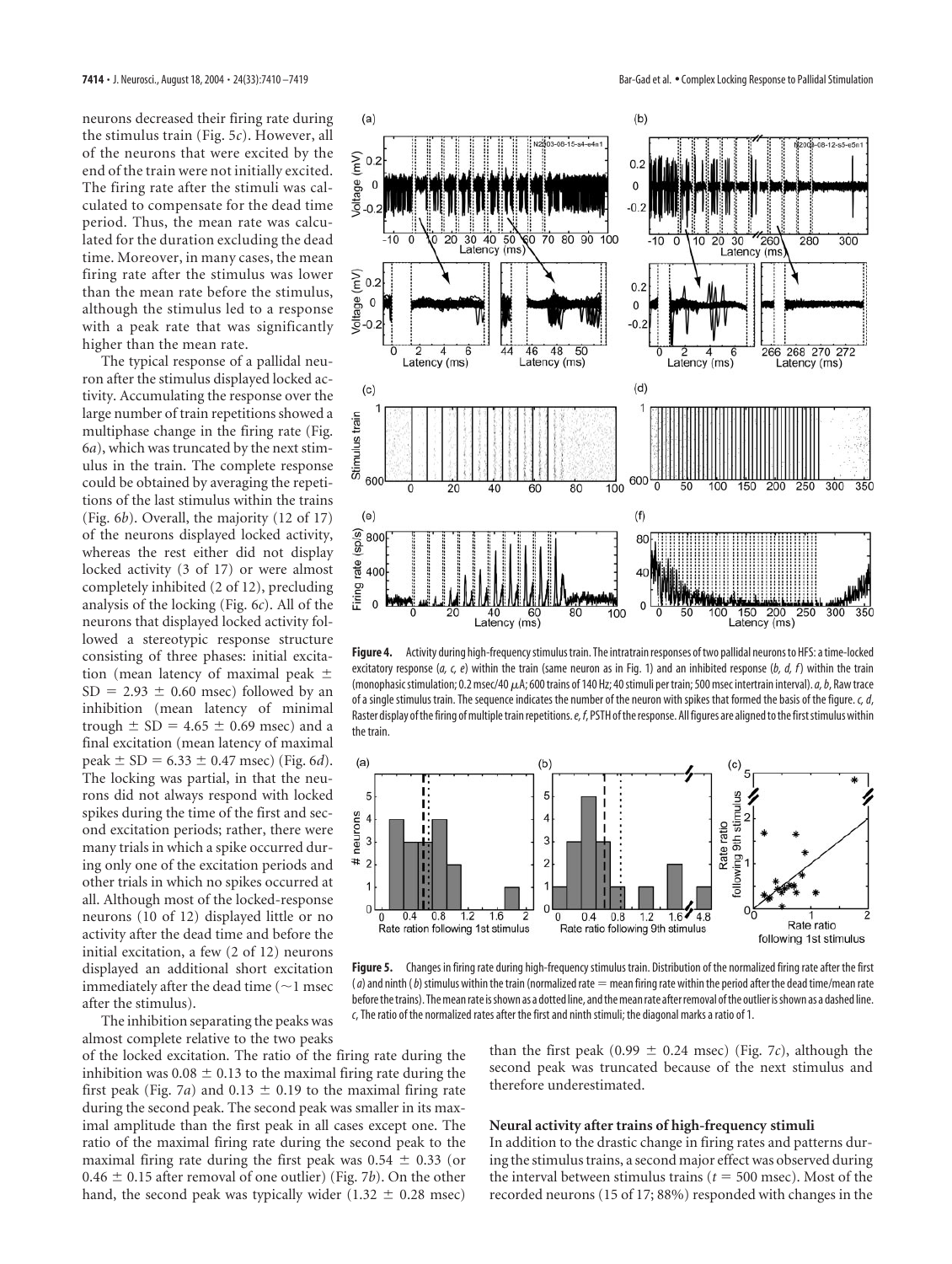

**Figure 6.** Locking of firing to the stimulus during high-frequency train. A single example (same neuron as in Fig. 1) of responses to different stimuli within the train (the gray line shows the response in  $\sim$  0.04 msec bins; the black line shows the smoothed response using least squares quadratic polynomial fitting of 24  $\sim$  1 msec bins; the horizontal dotted line marks the mean firing rate before the stimuli).*a*, Response to the ninth stimulus; the second excitation is truncated by the next stimulus.*b*, Response to the last (10th) stimulus, showing the complete time course of the second excitation.*c*, Distribution of the responses of all pallidal neurons recorded during high-frequency trains.*d*, Distribution of the latencies of the first excitation (black bars), inhibition (white bars), and second excitation (gray bars).



**Figure 7.** Partial locking during the high-frequency train. *a*, Histogram of the ratio of the firing rate during the inhibition separating the peaks to the maximal firing rate during the first excitation.*b*, Histogram of the ratio of the maximal firing rates during the first and second excitations. *c*, Scatter plot of the width of the first peak at half height versus the width of the second peak at half height.

firing rate lasting 100–300 msec, whereas only two neurons (12%) did not modulate their firing rate significantly. The response was made up of slow phases of inhibition and excitation (Fig. 8). The modulation included a phase of complete inhibition in some of the recorded neurons (3 of 17; 18%). Typically (seven of eight), neuron pairs recorded simultaneously displayed a similar response pattern after the stimulus train even when their response during the stimulus train differed (Fig. 8*e*,*f*). The firing of cells recorded simultaneously was similar after the train in both the polarity of modulation (inhibitory and/or excitatory changes in firing) and its temporal structure (the length of each modulation). However, the exact timing of the pattern seemed to be slightly different within the pairs. The magnitude of modulation

oscillatory in the period after the stimulus train. However, during the stimulus train itself, the oscillatory correlations disappeared and were replaced by uncorrelated activity. Thus, although rate correlations are dominant both during and after the stimulation, spike-to-spike correlations are either unchanged (after the stimulation) or reduced (within the stimulation).

## **Discussion**

Our simultaneous microstimulations and recordings in the GP of the MPTP-treated primate produced four major results. (1) Lowfrequency stimulation leads to a stereotypic triphasic response in more than half of the recorded neurons. (2) High-frequency stimulation leads to double-peaked locking of the neuronal firing

also differed, with some cells exhibiting substantial modulation and others showing less modulation (Fig. 8*a*,*c*,*e*).

The dynamic changes in the correlations caused by the stimulus were examined using the joint peristimulus time histogram (JPSTH) (Aertsen et al., 1989). The raw JPSTH, displaying the spike count of the two neurons at different latencies, showed strong correlations that resulted from the rate changes of both neurons that were linked to the stimulation onset (Fig. 9*a*). The peaks and troughs in the JPSTH are not on the diagonal, which depicts equal latency of both neurons, thus demonstrating a nonzero latency between the activities of the two neurons (Fig. 8*e*). However, examination of the functional correlation requires the removal of the effect of the changes in the rate on the correlation. This can be done by a "shift prediction" process that consists of shuffling all the trials. The "shift predictor" that describes the mean response across trials can also be described by the multiplication of the two PSTH functions (Aertsen et al., 1989). This shifted, or expected, correlation can then be subtracted from the raw JPSTH. The result of the subtraction is divided by the product of the SDs of the PSTHs. This process generates the normalized JPSTH containing correlation coefficients with values between  $-1$  and 1 in each bin. The normalization process revealed an uncorrelated spike-to-spike activity (Fig. 9*b*). Thus, within each trial, there were no correlations that were different from the one expected by the rates of the neurons. This uncorrelated activity was seen in almost all of the pairs (seven of eight) and was equal to their uncorrelated activity before the initiation of the stimulation, which was recorded for a period of at least 2 min before the initiation of the stimulation (Fig. 9*c*). Moreover, the only neurons that did not display uncorrelated activity were a pair that displayed oscillatory  $(\sim 10$  Hz) correlations before the stimulation. In this pair, after the normalization process, the correlation remained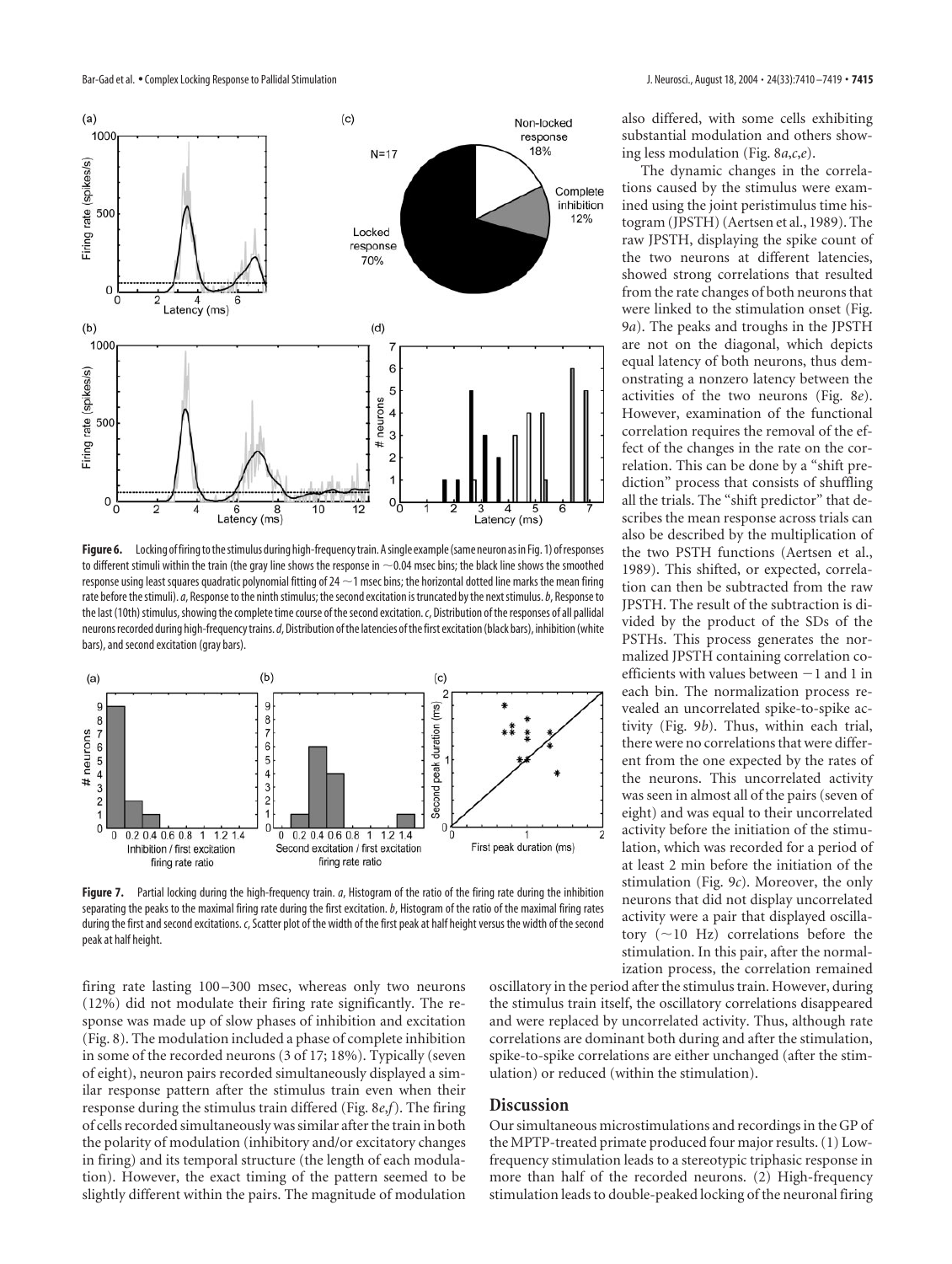to the stimulus in most of the recorded neurons. (3) High-frequency stimulation has mixed effects on the firing rate. Most of the neurons decrease their mean firing rate, whereas others increase their rate. Moreover, the response of a neuron may evolve during the stimulus train from inhibition to excitation and vice versa. (4) High-frequency short trains were followed by prolonged changes in the firing of GP neurons. Rate modulations with the same phases and timescales were viewed in simultaneously recorded neurons without significant spike-to-spike correlations.

Our low-frequency stimulation results depict a three-phase response that paints a very different picture from the inhibitory response in low-frequency intra-operative microstimulation studies of the GPi (Dostrovsky et al., 2000; Wu et al., 2001) and the STN (Filali et al., 2004) of human PD patients and in rodent substantia nigra pars reticulata recording during STN stimulation (Maurice et al., 2003). However, the short-term activity could have been masked by the stimulus artifact and was reported in a few cells in one of these studies and interpreted as reflecting the ongoing activity of the neurons (Dostrovsky et al., 2000). Our short- and mid-term responses resemble the GP responses seen after low-frequency microstimulation (Nambu et al., 2000) and macrostimulation (Hashimoto et al., 2003) in the STN of primates. The longterm excitation is probably visible in our study but not in previous studies because of the large number of repetitions, which is not possible with human patients. Therefore, the three-phase response may be a more elaborate description of the inhibitory phenomenon seen in human patients (Dostrovsky et al., 2000).

Our HFS results seem to be in line with the recordings made in the primate GP during STN macrostimulation (Hashimoto et al., 2003), which presented a double excitation response with similar latencies. However, the STN stimulation study shows an increased mean firing rate in the vast majority of GP neurons, whereas our

studies show a majority of neurons that reduce their firing rate. This difference in the response rate between STN and GP stimulation may also arise from the different ratios of excitatory and inhibitory afferents to the two nuclei and the differences in lateral connectivity within the nuclei (Filali et al., 2004). Time-locked responses to high-frequency but not to low-frequency STN stimulation have also been shown in STN slices (Garcia et al., 2003).

Long-term effects of HFS are crucial for enabling better stimulation patterns, which might improve the constant HFS used today. Long-term effects of HFS were seen in the STN after stimulation in the same nucleus (Filali et al., 2004) and were made up of alternating inhibition and excitation over a period of hundreds of milliseconds.



**Figure 8.** Long-term changes in activity after high-frequency stimulus trains. The long-term responses of two pairs of neurons; each pair was recorded simultaneously during the same stimulus.  $a$ ,  $c$ ,  $e$ , Biphasic stimulation (each phase, 0.2 msec/40  $\mu$ A; 600 trains of 140 Hz; 40 stimuli per train; 500 msec intertrain interval). *b, d, f*, Biphasic stimulation (each phase, 0.2 msec/40  $\mu$ A; 600 trains of 140 Hz; 10 stimuli per train; 500 msec intertrain interval).*a, b*, Raster display of the firing of all train repetitions; the gray lines denote the stimuli.*c, d*, PSTH of the response to the stimulation trains. Both the raster display and the PSTH are aligned to the first stimulus within the train and are in 1 msec bins. The sequence indicates the number of the neuron with spikes that formed the basis of the figure.*e, f*, PSTH of the period after the train: the original PSTH of the two neurons in 1 msec bins (gray solid and dotted line) and after smoothing using least squares quadratic polynomial fitting of 100 msec (black solid and dotted line); the PSTH is aligned to 10 msec after the last stimulus in the train.

Decaying oscillatory responses on approximately the same timescale were also seen in response to striatal stimulation in the MPTP primate (Tremblay et al., 1989). However, other experiments performed on humans (Dostrovsky and Lozano, 2002), rodents (Benazzouz et al., 2000), and slices (Beurrier et al., 2001) have shown prolonged inhibition after a long train of high-frequency stimuli. Previous experiments have not dealt with repetitive trains, making it more difficult to detect changes in the firing patterns that were not as drastic as complete inhibition.

#### **Sources of inconsistency in DBS studies**

The GP is composed of two segments: the GPi and the GPe. In our study, no distinction was made between GPi and GPe neurons,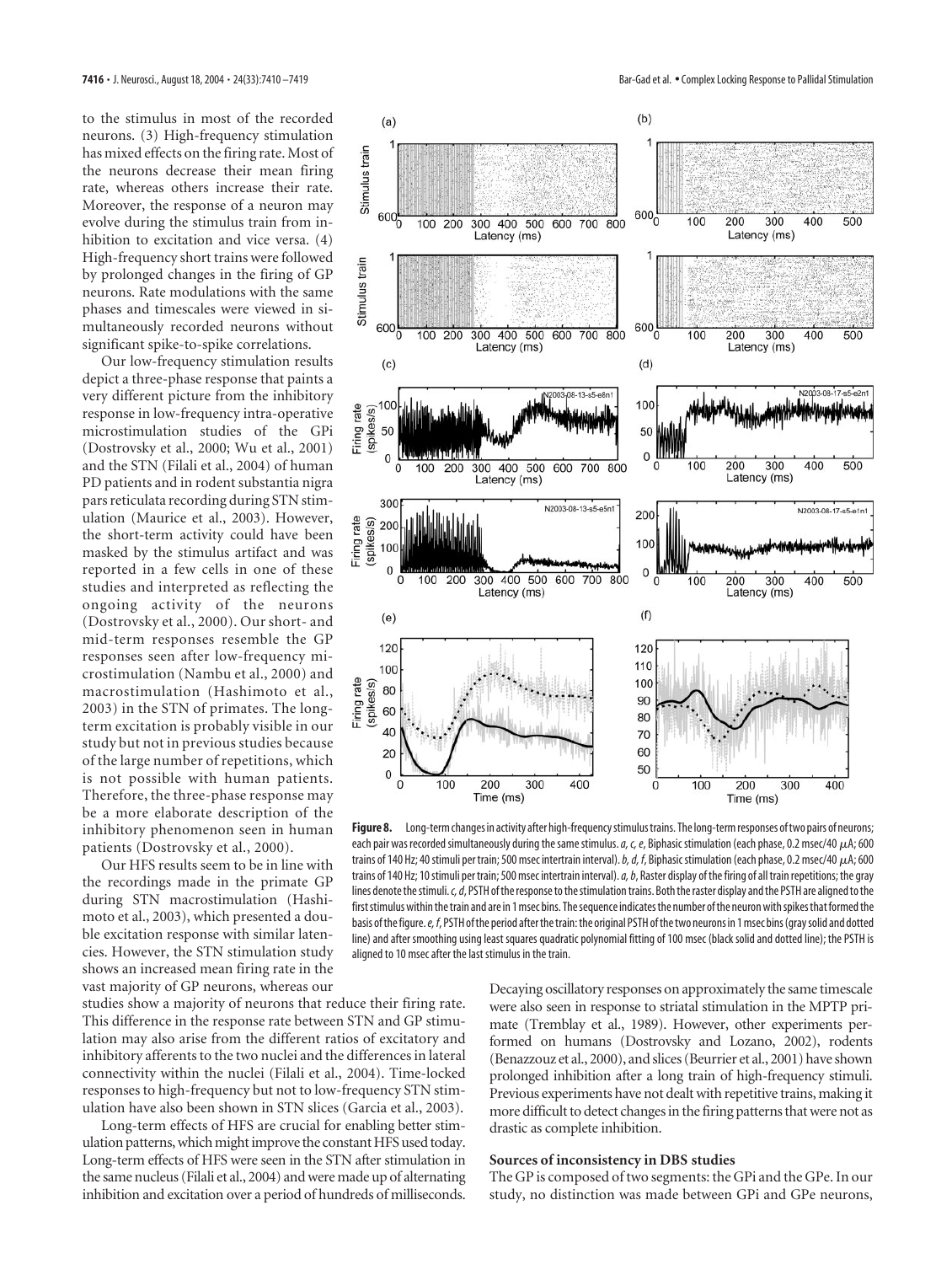

Figure 9. Stimulation effect on correlations between simultaneously recorded neurons. The dynamic, stimulus-dependent nature of the correlation between a pair of neurons (same neurons as in Fig. 8a,c,e). a, JPSTH of the activity of the neurons aligned to the first stimulus in the train. The PSTHs of the two neurons are shown on the sides of the JPSTH. The stimulation train boundaries are marked by the white square in the JPSTH and by dotted lines in the PSTH. The figure is cyclic, because the interval between trains is 500 msec; thus, 100 msec before the first stimulus in the train follows 400 msec after the last stimulus in the train. b, Normalized JPSTH after subtraction of the PSTH product. The sum of the central diagonals (the averaged cross-correlation function during the stimulation period) is shown at the right tip of the normalized JPSTH. The bin size in *a*and*b*is 5 msec. *c*, Cross-correlation between the neurons before the initiation of the stimulation (period of 2 min). The cross-correlation is shown in 1 msec bins after a 5 msec moving average smoothing.

mainly because of the vertical trajectory, which did not allow for reliable differentiation of the two segments. The fact that our stimulating electrode and recording electrodes could be in either the GPe or GPi may have led to results that are different from the human GPi results (Dostrovsky et al., 2000; Wu et al., 2001). Indeed, HFS has yielded different clinical results depending on the location of the stimulating contact within the GP (Bejjani et al., 1997; Yelnik et al., 2000). In addition, HFS in the STN of rodents shows inverted effects on firing in the rodent equivalents of the primate GPe and GPi (Benazzouz et al., 1995). Thus, we cannot rule out the possibility that the mixture of excitatory and inhibitory responses observed in this and other studies may be linked to the exact location of the stimulating and recording electrodes.

DBS studies that use recording within the stimulated nucleus make it possible to study the stimulation effect on local neurons. On the other hand, recording outside the stimulated nucleus provides data on the activation of the efferent axons, which may differ from the activity of their parent neurons (McIntyre et al., 2003). Previous results (Anderson et al., 2003; Hashimoto et al., 2003; Filali et al., 2004) were believed to reflect such differential effects, suggesting that although HFS excites the efferent axons (and thereby their targets), it actually inhibits the neurons in the stimulated nucleus. In contrast, our results, which demonstrate that HFS can activate the neurons, hint that the effect on the stimulated nucleus and its targets may not be different.

In addition, the different volumes of stimulation may explain some of the differences in the results reported in microstimulation and macrostimulation studies, leading to a higher percentage of locked responses and yielding higher average rates (Hashimoto et al., 2003). However, other studies have shown that stimulation using microelectrodes and macroelectrodes produces the same results (Filali et al., 2004).

## **DBS mechanism**

Our results are not consistent with the notion that HFS in the globus pallidus acts via the same mechanism as pallidotomy, i.e., complete cessation of pallidal firing. The discharge rate after our stimulation did not follow a single route: some neurons elevated their rates, others did not change significantly, and still others were completely or partially inhibited. However, all of them lost their basic firing pattern and switched to a predicted, orderly discharge that was locked to the stimulus and did not resemble their inherent, prestimulation firing pattern. This change in firing pattern leads to jamming of the abnormal firing typical to PD (Miller and DeLong, 1987; Filion and Tremblay, 1991; Raz et al., 2000) and thus to the elimination of the "wrong" information encoded by the basal ganglia during PD (Bar-Gad et al., 2003; Benabid, 2003).

Our results strongly suggest that stimulation leads to a perturbation in the basal ganglia–cortical loop on multiple timescales. During the stimulation, the perturbation is on a short (milliseconds) timescale, probably because of internal basal ganglia connectivity such as the excitatory STN–GP connectivity (Plenz and Kitai, 1999; Nambu et al., 2000), the inhibitory striatal inputs (Tremblay and Filion, 1989), and internal GP connections (Yelnik et al., 1997; Sato et al., 2000). The short (a few milliseconds) delay and jitter of this response indicate that it is caused by a (probably monosynaptic) synaptic response. The synaptic rather than direct response assumption is also consistent with the distance of the stimulating and recording electrodes in our setup, which is larger than the effective current spread (Ranck, 1975). Thus, the excitation may be facilitated by the activation of the afferent STN axons (Nambu et al., 2000) and the inhibition by the afferent striatal and GPe axons and GP collaterals. Alternatively, the response could be part of a simpler mechanism, because the activation of the inhibitory input to the GP neurons may lead to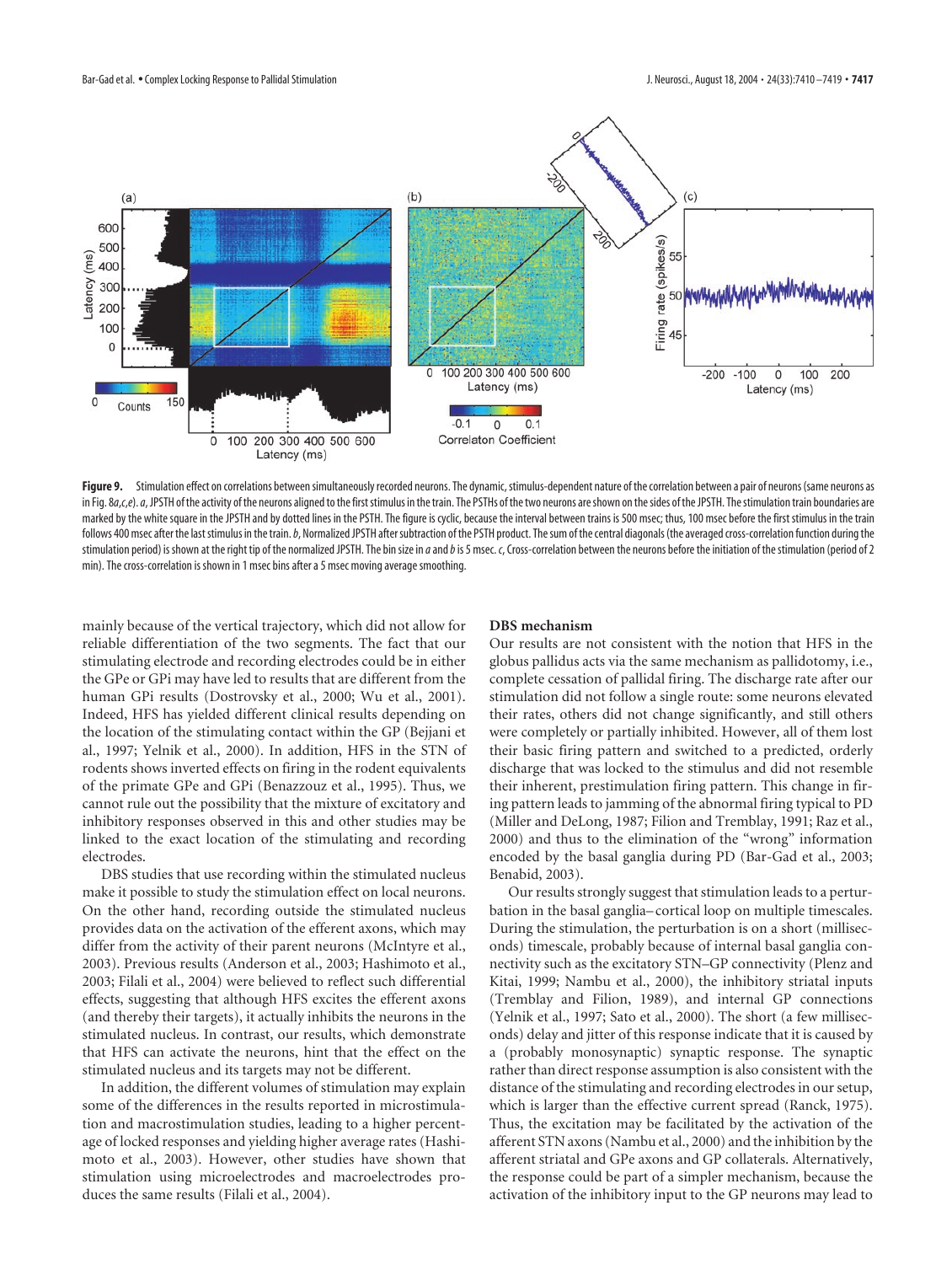their resetting and the creation of a multiphasic synchronized response (Kita, 2001). An additional direct response to the stimulation cannot be ruled out because it may be hidden by the dead time of our recording. This direct response may lead to a resetting of the activity because of the imposed refractory period and the synchronization of the initial (short term) response to both the low- and high-frequency stimulation.

After the stimulation train, the system enters a state of network-level changes in the firing rate, which are evident from the rate correlation of neurons recorded simultaneously. These changes follow long (tens to hundreds of milliseconds) timescales and therefore probably stem from the perturbation of the corticobasal ganglia loop rather than simple synaptic activation. This trend toward oscillation on a longer time frame may be a unique characteristic of the dopamine-depleted state. Previous studies have revealed that long-term changes in the GP were much larger and more frequent after striatal stimulation in MPTP-treated monkeys than in the control animals and were abolished or decreased by apomorphine (Tremblay and Filion, 1989; Tremblay et al., 1989).

Today, despite its overwhelming therapeutic success, DBS for treating PD has remained an enigma. Successful treatment and the choice of stimulation parameters such as frequency, amplitude, and the exact location are still a matter of trial and error, and even the optimal target remains a matter of debate (Vitek, 2002). Only in-depth understanding, which is based on solid theoretical and functional foundations, of the mechanism underlying the effect of DBS would enable us to provide better DBS methods and improve treatment efficacy.

#### **References**

- Abeles M, Goldstein MHJ (1977) Multispike train analysis. IEEE Trans Biomed Eng 65:762–773.
- Aertsen AM, Gerstein GL, Habib MK, Palm G (1989) Dynamics of neuronal firing correlation: modulation of "effective connectivity." J Neurophysiol 61:900–917.
- Anderson ME, Postupna N, Ruffo M (2003) Effects of high-frequency stimulation in the internal globus pallidus on the activity of thalamic neurons in the awake monkey. J Neurophysiol 89:1150–1160.
- Ashby P, Strafella A, Dostrovsky JO, Lozano A, Lang AE (1998) Immediate motor effects of stimulation through electrodes implanted in the human globus pallidus. Stereotact Funct Neurosurg 70:1–18.
- Bar-Gad I, Morris G, Bergman H (2003) Information processing, dimensionality reduction and reinforcement learning in the basal ganglia. Prog Neurobiol 71:439–473.
- Bejjani B, Damier P, Arnulf I, Bonnet AM, Vidailhet M, Dormont D, Pidoux B, Cornu P, Marsault C, Agid Y (1997) Pallidal stimulation for Parkinson's disease. Two targets? Neurology 49:1564–1569.
- Benabid AL (2003) Deep brain stimulation for Parkinson's disease. Curr Opin Neurobiol 13:696–706.
- Benazzouz A, Piallat B, Pollak P, Benabid AL (1995) Responses of substantia nigra pars reticulata and globus pallidus complex to high frequency stimulation of the subthalamic nucleus in rats: electrophysiological data. Neurosci Lett 189:77–80.
- Benazzouz A, Gao DM, Ni ZG, Piallat B, Bouali-Benazzouz R, Benabid AL (2000) Effect of high-frequency stimulation of the subthalamic nucleus on the neuronal activities of the substantia nigra pars reticulata and ventrolateral nucleus of the thalamus in the rat. Neuroscience 99:289–295.
- Beurrier C, Bioulac B, Audin J, Hammond C (2001) High-frequency stimulation produces a transient blockade of voltage-gated currents in subthalamic neurons. J Neurophysiol 85:1351–1356.
- Boraud T, Bezard E, Bioulac B, Gross C (1996) High frequency stimulation of the internal globus pallidus (GPi) simultaneously improves parkinsonian symptoms and reduces the firing frequency of GPi neurons in the MPTP-treated monkey. Neurosci Lett 215:17–20.
- Ceballos-Baumann AO, Boecker H, Bartenstein P, von Falkenhayn I, Riescher H, Conrad B, Moringlane JR, Alesch F (1999) A positron emission to-

mographic study of subthalamic nucleus stimulation in Parkinson disease: enhanced movement-related activity of motor-association cortex and decreased motor cortex resting activity. Arch Neurol 56:997–1003.

- Dostrovsky JO, Lozano AM (2002) Mechanisms of deep brain stimulation. Mov Disord [Suppl 17] 3:S63–S68.
- Dostrovsky JO, Levy R, Wu JP, Hutchison WD, Tasker RR, Lozano AM (2000) Microstimulation-induced inhibition of neuronal firing in human globus pallidus. J Neurophysiol 84:570–574.
- Filali M, Hutchison WD, Palter VN, Lozano AM, Dostrovsky JO (2004) Stimulation-induced inhibition of neuronal firing in human subthalamic nucleus. Exp Brain Res 156:274–281.
- Filion M, Tremblay L (1991) Abnormal spontaneous activity of globus pallidus neurons in monkeys with MPTP-induced parkinsonism. Brain Res 547:142–151.
- Garcia L, Audin J, D'Alessandro G, Bioulac B, Hammond C (2003) Dual effect of high-frequency stimulation on subthalamic neuron activity. J Neurosci 23:8743–8751.
- Gildenberg PL (2003) History repeats itself. Stereotact Funct Neurosurg 80:61–75.
- Hashimoto T, Elder CM, Vitek JL (2002) A template subtraction method for stimulus artifact removal in high-frequency deep brain stimulation. J Neurosci Methods 113:181–186.
- Hashimoto T, Elder CM, Okun MS, Patrick SK, Vitek JL (2003) Stimulation of the subthalamic nucleus changes the firing pattern of pallidal neurons. J Neurosci 23:1916–1923.
- Jech R, Urgosik D, Tintera J, Nebuzelsky A, Krasensky J, Liscak R, Roth J, Ruzicka E (2001) Functional magnetic resonance imaging during deep brain stimulation: a pilot study in four patients with Parkinson's disease. Mov Disord 16:1126–1132.
- Kita H (2001) Neostriatal and globus pallidus stimulation induced inhibitory postsynaptic potentials in entopeduncular neurons in rat brain slice preparations. Neuroscience 105:871–879.
- Kurlan R, Kim MH, Gash DM (1991) Oral levodopa dose-response study in MPTP-induced hemiparkinsonian monkeys: assessment with a new rating scale for monkey parkinsonism. Mov Disord 6:111–118.
- Magarinos-Ascone C, Pazo JH, Macadar O, Buno W (2002) Highfrequency stimulation of the subthalamic nucleus silences subthalamic neurons: a possible cellular mechanism in Parkinson's disease. Neuroscience 115:1109–1117.
- Martin RF, Bowden DM (2000) Primate brain maps: structure of the macaque brain. Amsterdam: Elsevier Science.
- Maurice N, Thierry AM, Glowinski J, Deniau JM (2003) Spontaneous and evoked activity of substantia nigra pars reticulata neurons during highfrequency stimulation of the subthalamic nucleus. J Neurosci 23: 9929–9936.
- McIntyre CC, Grill WM, Sherman DL, Thakor NV (2003) Cellular effects of deep brain stimulation: model-based analysis of activation and inhibition. J Neurophysiol 91:1457–1469.
- Miller WC, DeLong MR (1987) Altered tonic activity of neurons in the globus pallidus and subthalamic nucleus in the primate MPTP model of parkinsonism. In: The basal ganglia II (Carpenter MB, Jayaraman A, eds), pp 415–427. New York: Plenum.
- Nambu A, Tokuno H, Hamada I, Kita H, Imanishi M, Akazawa T, Ikeuchi Y, Hasegawa N (2000) Excitatory cortical inputs to pallidal neurons via the subthalamic nucleus in the monkey. J Neurophysiol 84:289–300.
- Plenz D, Kitai ST (1999) A basal ganglia pacemaker formed by the subthalamic nucleus and external globus pallidus. Nature 400:677–682.
- Ranck Jr JB (1975) Which elements are excited in electrical stimulation of mammalian central nervous system: a review. Brain Res 98:417–440.
- Raz A, Vaadia E, Bergman H (2000) Firing patterns and correlations of spontaneous discharge of pallidal neurons in the normal and the tremulous 1-methyl-4-phenyl-1,2,3,6-tetrahydropyridine vervet model of parkinsonism. J Neurosci 20:8559–8571.
- Sato F, Lavallee P, Levesque M, Parent A (2000) Single-axon tracing study of neurons of the external segment of the globus pallidus in primate. J Comp Neurol 417:17–31.
- Schiff SJ, Dunagan BK, Worth RM (2002) Failure of single-unit neuronal activity to differentiate globus pallidus internus and externus in Parkinson disease. J Neurosurg 97:119–128.
- Tai CH, Boraud T, Bezard E, Bioulac B, Gross C, Benazzouz A (2003) Elec-